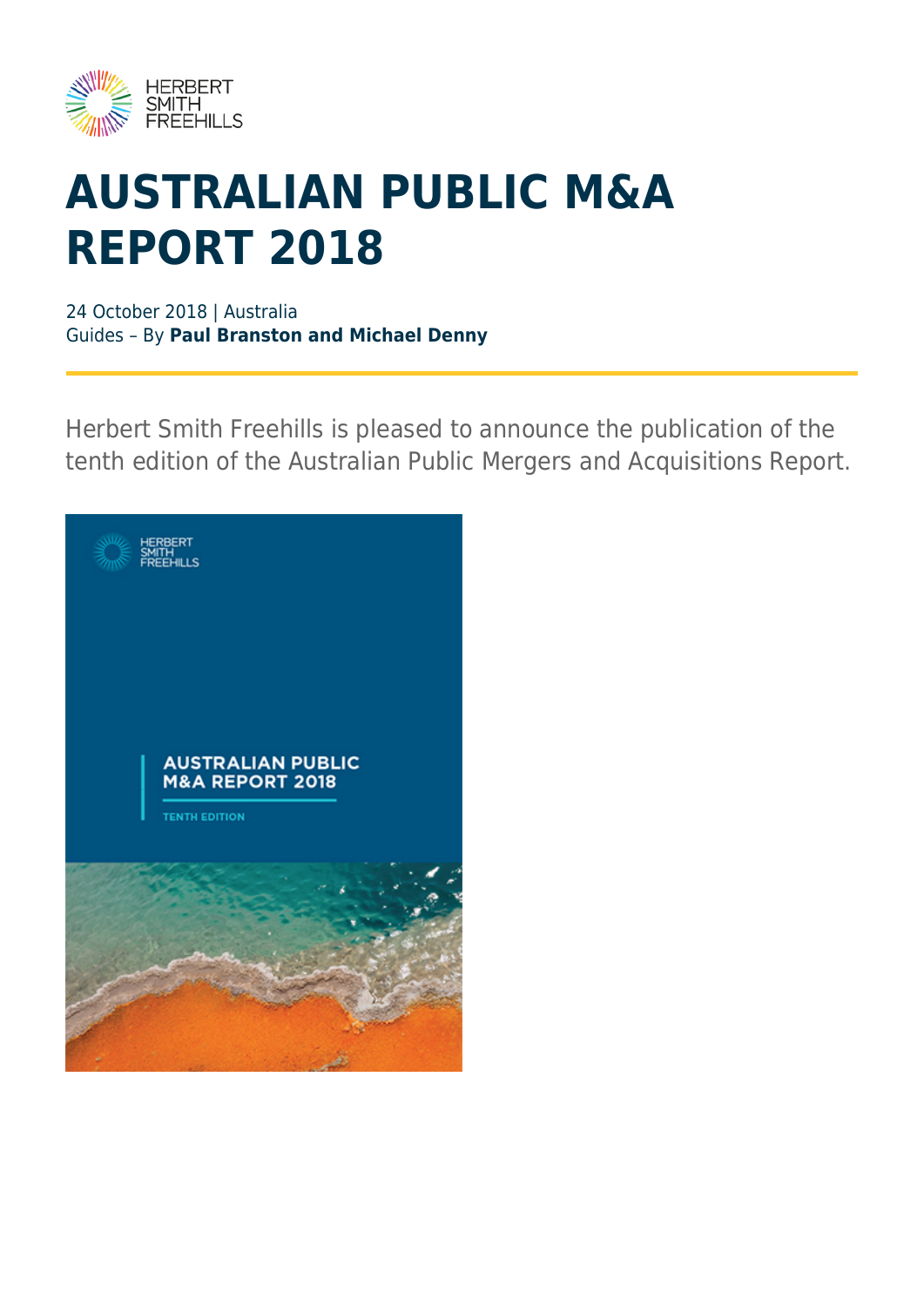This edition examines the 56 control transactions involving Australian targets listed on the ASX that were conducted by way of takeover or scheme of arrangement in the 2018 financial year.

The report provides detailed insight into and analysis of, among other things:

- the structure and key terms of public M&A transactions in FY18; and
- trends and developments in market activity, sectors and M&A deal technology.

#### **ACTIVITY LEVELS**

Public M&A activity in FY18 was broadly consistent with the previous three years. There were 56 public M&A deals announced in FY18 compared to 59 deals in FY17, 50 deals in FY16 and 55 deals in FY15. Total deal value increased to \$40.9bn, but was just \$20.1bn excluding Unibail-Rodamco's \$20.8bn acquisition of Westfield Corporation. Total deal value was \$23.4bn in FY17, \$33.2bn in FY16 and \$28bn in FY15.

An overview of some of the key findings of this year's report is set out below.

#### $\pmb{\times}$

There were 7 mega deals (>\$1bn) in FY18 and a substantial number of transactions for targets valued at more than \$100 million. The median target value was \$179m, up from \$54 million in FY17.

#### $\pmb{\times}$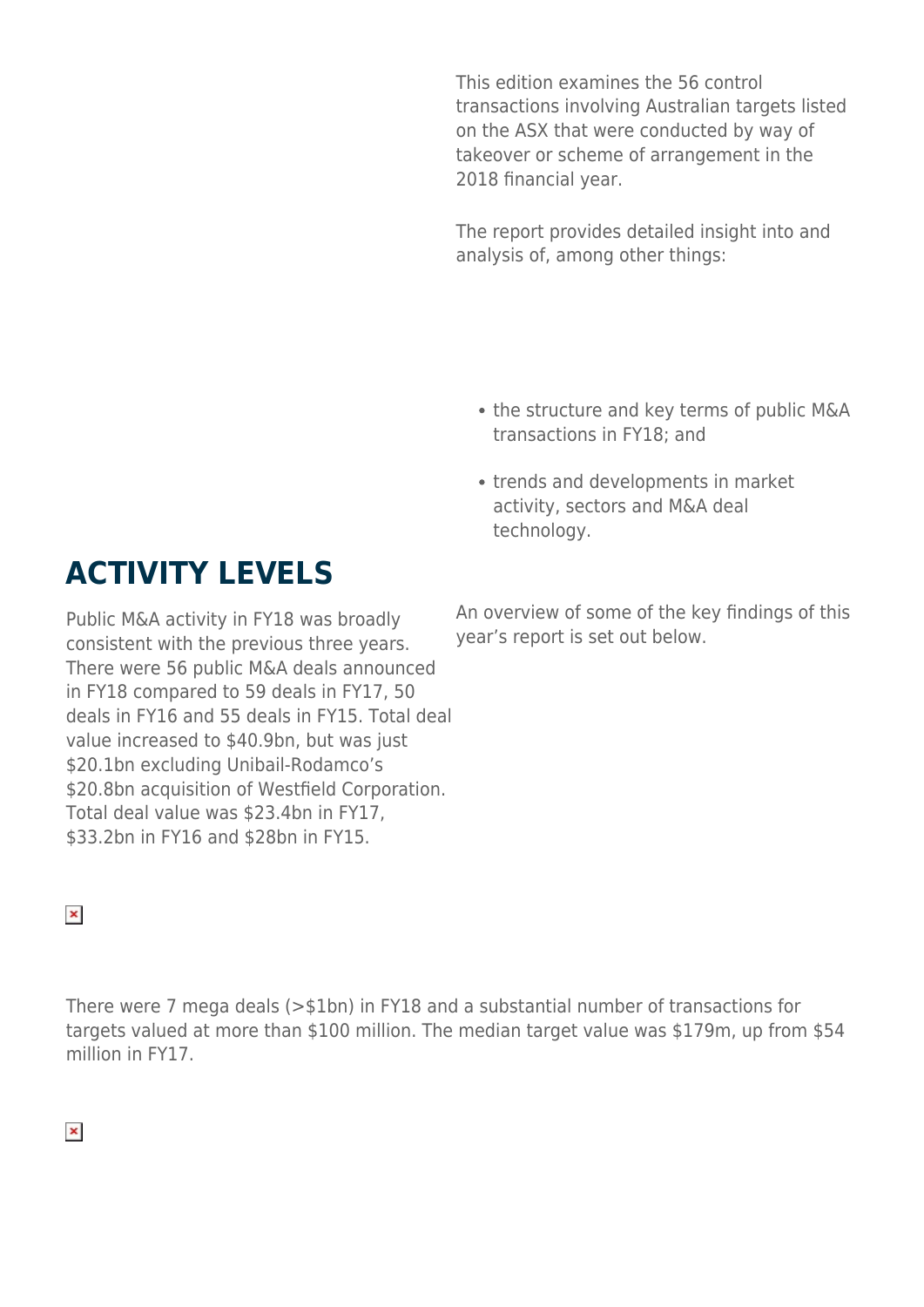### **SECTOR OVERVIEW**

The real estate sector accounted for 60% of deals by value and 11% of deals by number.

Activity in the energy and resources sectors increased, contributing \$4.44bn to total deal value and representing 41% of deals by number.

Levels of activity in the health care and information technology sectors were higher than those experienced historically. Deals in the health care sector accounted for 11% of overall deal value and 13% of overall deal volume. Deals in the information technology sector accounted for 4% of deals by value and 9% of deals by number.

 $\pmb{\times}$ 

### **ACTIVITY UNDERPINNED BY FOREIGN BIDDERS**

Foreign bidders dominated public M&A activity in FY18. They accounted for 90% (\$36.8bn) of total deal value and 52% of bidders by number. North American bidders were the most active, representing 14 of the 29 foreign bids and 22% of total deal value.

 $\pmb{\times}$ 

 $\pmb{\times}$